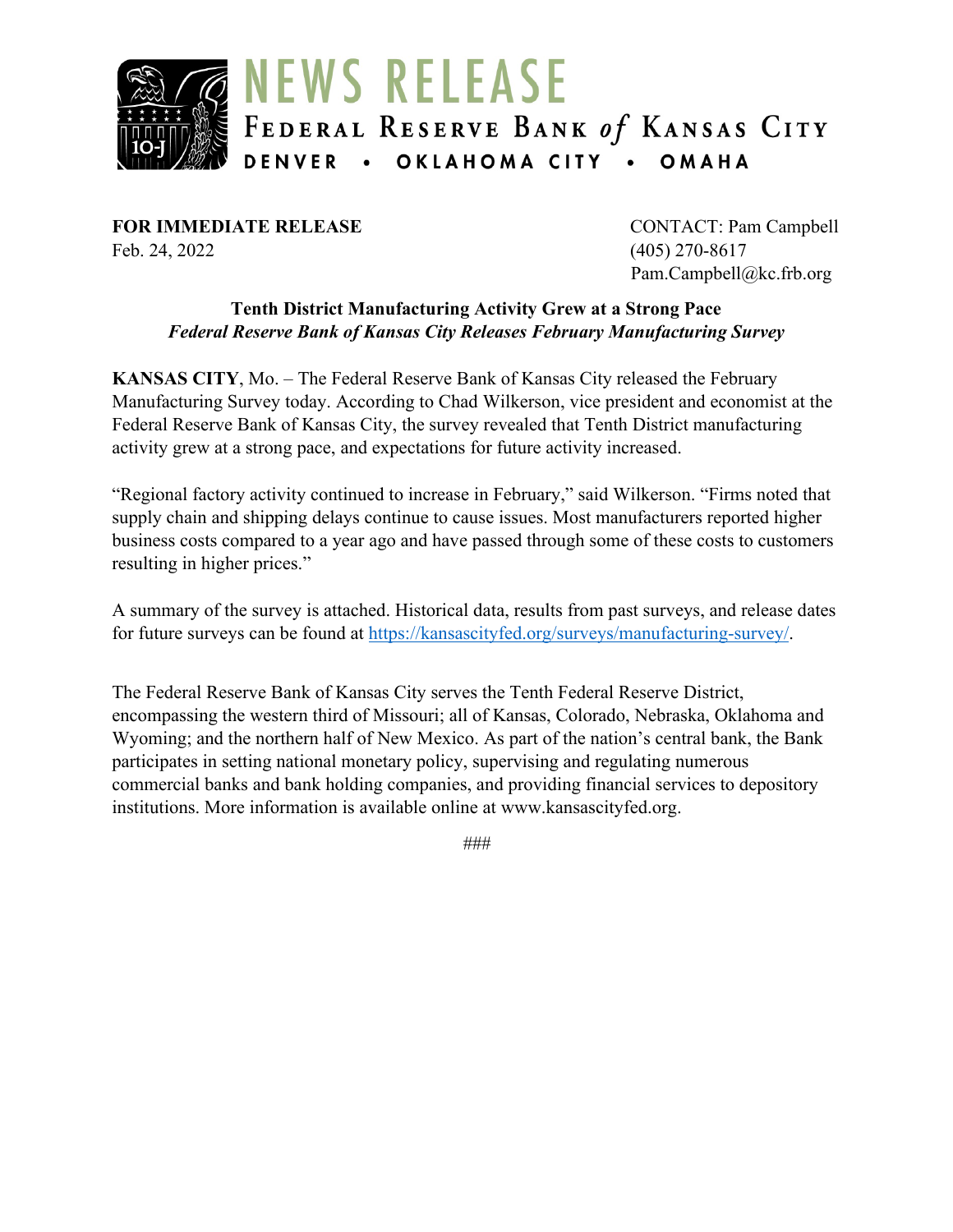# **TENTH DISTRICT MANUFACTURING SUMMARY**

Tenth District manufacturing activity grew at a strong pace, and expectations for future activity increased (Chart 1, Tables 1 & 2). The monthly index of raw materials prices expanded at a steady pace in February and continued to increase compared to a year ago. Finished goods price indexes eased slightly from a month ago, but were above year-ago levels for most firms. Expectations for future raw materials and finished goods prices increased further.

# **Factory Activity Grew at a Strong Pace**

The month-over-month composite index was 29 in February, up from 24 in January, and 22 in December (Tables 1 & 2). The composite index is an average of the production, new orders, employment, supplier delivery time, and raw materials inventory indexes. Increased activity was driven by growth in machinery manufacturing, plastics, fabricated metal products, and especially transportation equipment. On the other hand, beverage manufacturing, computer and electrical equipment, textiles, and petroleum manufacturing declined. Month-over-month indexes remained positive in February, indicating expansion. Indexes for production, shipments, new orders, employment, and new orders for exports increased at a faster rate in February. However, the pace of growth for order backlog and supplier delivery time moved down. Materials and finished goods inventories expanded modestly. Year-over-year factory indexes continued to rise at a steady pace, with a composite index of 50 for the fifth month in a row. Production, shipments, and employment indexes increased further from a year ago while growth in materials inventories eased slightly. The future composite index was 38 in February, edging higher from 37 in January as most future indexes increased. More firms expected increases in production, shipments, and new orders.

## **Special Questions**

This month contacts were asked special questions about business costs and how much of their costs care passed through in the form of higher prices. In February, 96% of firms reported higher costs from wages and 84% of firms reported higher costs from non-wage benefits (Chart 2). A significant share of firms also reported higher financing costs and real estate expenses (e.g. rent, maintenance, and construction) though many firms also reported no change in those costs. Nearly all firms reported facing higher costs of some sort. 29% of firms indicated the ability to pass through 80-100% of cost increases to customers in the form of higher prices (Chart 3). However, 35% of firms reported they could only pass through 20% or less of cost increases (Chart 3). A number of firms commented that the high pace of increasing prices has made it difficult to pass through cost increases.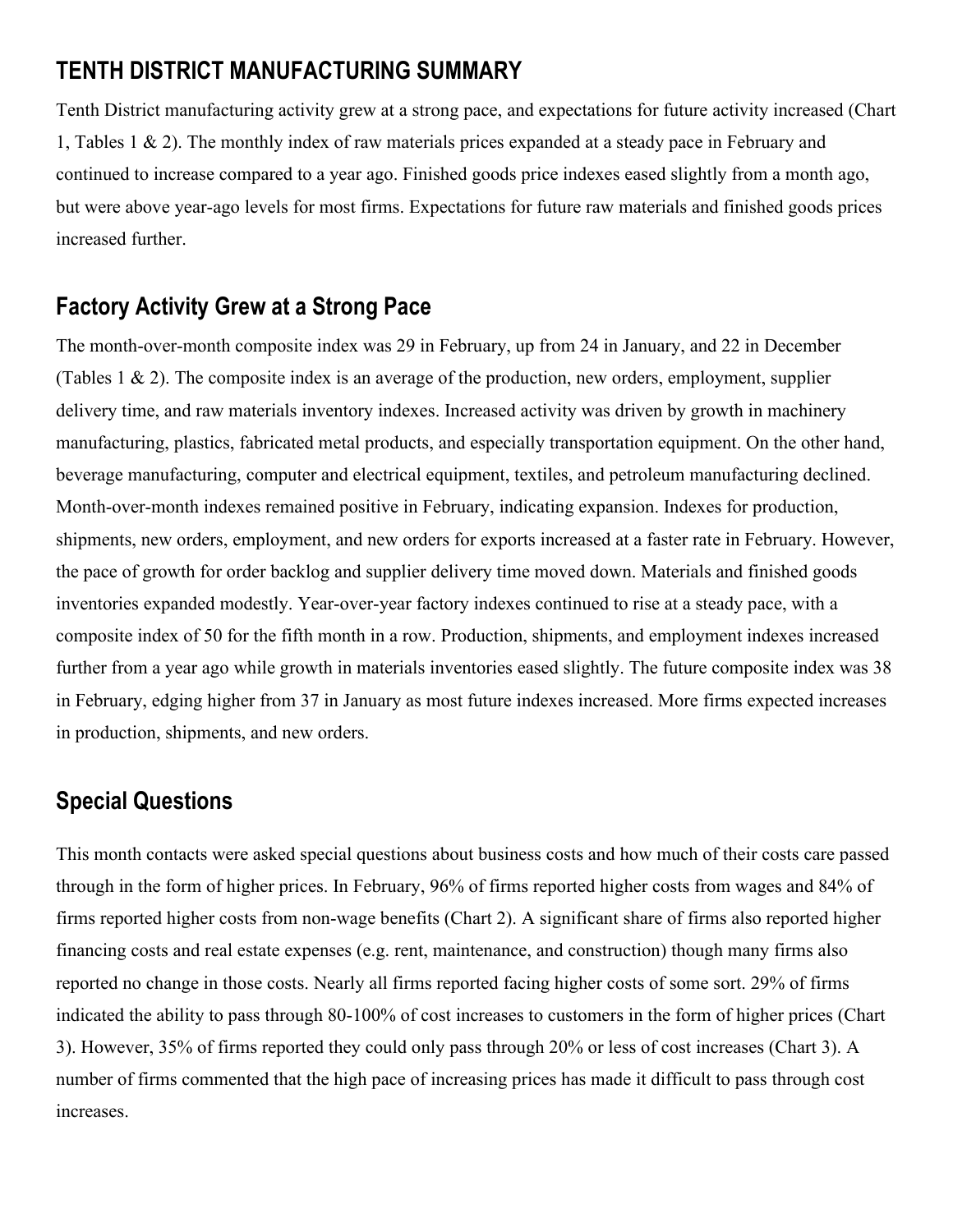## **Selected Manufacturing Comments**

"Shipping/freight is becoming a bigger and bigger issue."

"301 tariff continues to affect our business in a negative fashion. Adding costs on top of transportation costs that will prevent us from growing and hiring."

"Supply chain and logistics continue to be our biggest challenges. Besides the historically high cost of both inbound and outbound ocean freight, we are seeing no improvement in long delays at ports and are still having difficulties getting shipments out due to the lack of availability of truck drivers."

"Finding qualified employees is difficult. Bigger issue for us is obtaining raw materials and supply chain continues to be dysfunctional."

"We continue to see higher prices on everything from supplies, energy, capital equipment, services, contractors, and labor rates. Some of our input costs have [gone] up 300%."

"Cost increases are coming in so fast it's difficult to raise prices quickly enough to keep up."

"We do not operate on high margins. Any increase gets passed through to the customer in full or at least partially."

"Steel [price] increases have been passed on to customers, all other costs have not."

"We went out with a 15% price increase in 2022. We have not had any pushback."

"We have to [give] notice 2-6 months in advance of any price increases in order to get them in place. This means we cannot effectively pass along increases in products to our customers as fast as our vendors pass them along to us causing [profit] margin erosion and other financial issues."

"Only reason I am able to pass significant price increases to my customers is because my competitors don't have the products either."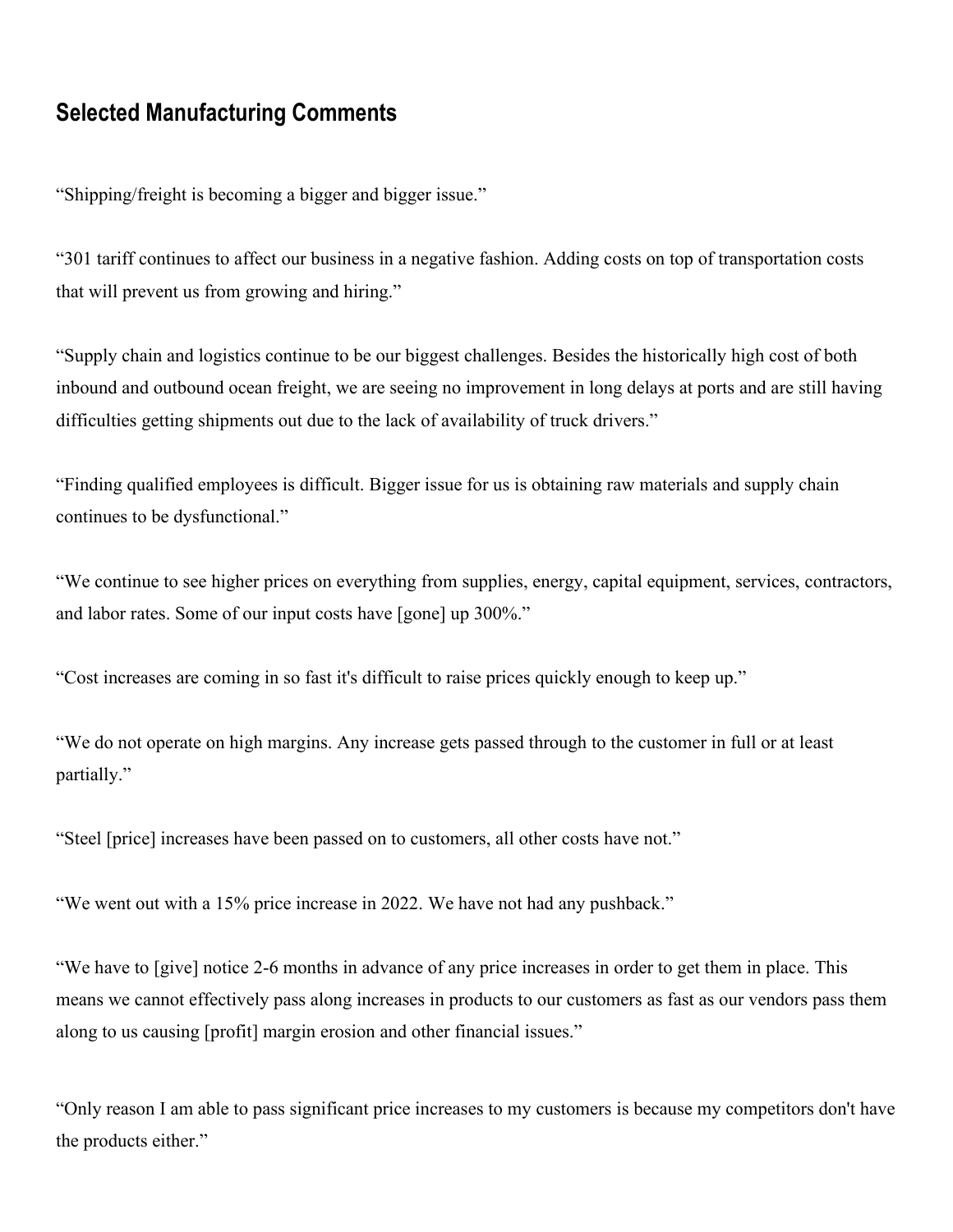|                                      |          | February vs. January<br>(percent)* |                 |                    |           |          | February vs. Year Ago<br>(percent)* |                 |                    |          | <b>Expected in Six Months</b><br>(percent)* |                 |                    |           |  |  |
|--------------------------------------|----------|------------------------------------|-----------------|--------------------|-----------|----------|-------------------------------------|-----------------|--------------------|----------|---------------------------------------------|-----------------|--------------------|-----------|--|--|
|                                      |          | No                                 |                 | Diff               | <b>SA</b> |          | <b>No</b>                           |                 | Diff               |          | No                                          |                 | Diff               | <b>SA</b> |  |  |
| <b>Plant Level Indicators</b>        | Increase |                                    | Change Decrease | Index <sup>^</sup> | Index*^   | Increase |                                     | Change Decrease | Index <sup>^</sup> | Increase |                                             | Change Decrease | Index <sup>^</sup> | Index*/   |  |  |
| Composite Index                      |          |                                    |                 | 25                 | 29        |          |                                     |                 | 50                 |          |                                             |                 | 36                 | 38        |  |  |
| Production                           | 40       | 45                                 | 15              | 24                 | 31        | 64       | 24                                  | 12              | 52                 | 62       | 24                                          | 13              | 49                 | 57        |  |  |
| Volume of shipments                  | 38       | 40                                 | 22              | 16                 | 24        | 68       | 19                                  | 13              | 55                 | 63       | 23                                          | 13              | 50                 | 55        |  |  |
| Volume of new orders                 | 45       | 36                                 | 20              | 25                 | 32        | 64       | 20                                  | 16              | 47                 | 54       | 33                                          | 12              | 42                 | 36        |  |  |
| Backlog of orders                    | 43       | 37                                 | 20              | 24                 | 22        | 65       | 24                                  | 11              | 54                 | 42       | 42                                          | 16              | 27                 | 29        |  |  |
| Number of employees                  | 37       | 52                                 | 11              | 26                 | 26        | 60       | 30                                  | 10              | 51                 | 52       | 42                                          | 6               | 47                 | 52        |  |  |
| Average employee workweek            | 25       | 67                                 | 8               | 17                 | 24        | 44       | 44                                  | 12              | 32                 | 37       | 51                                          | 12              | 25                 | 26        |  |  |
| Prices received for finished product | 52       | 42                                 | 5               | 47                 | 47        | 88       | 10                                  | 2               | 86                 | 72       | 21                                          | 7               | 66                 | 70        |  |  |
| Prices paid for raw materials        | 73       | 23                                 | 4               | 68                 | 64        | 99       |                                     | 0               | 99                 | 87       | 8                                           | 6               | 81                 | 85        |  |  |
| Capital expenditures                 |          |                                    |                 |                    |           | 39       | 51                                  | 10              | 29                 | 43       | 48                                          | 9               | 34                 | 35        |  |  |
| New orders for exports               | 13       | 82                                 | 4               | 9                  | 10        | 20       | 70                                  | 10              | 10                 | 19       | 75                                          | 6               | 14                 | 14        |  |  |
| Supplier delivery time               | 47       | 40                                 | 13              | 34                 | 36        | 77       | 9                                   | 14              | 63                 | 50       | 30                                          | 20              | 30                 | 30        |  |  |
| <b>Inventories: Materials</b>        | 33       | 52                                 | 15              | 18                 | 19        | 58       | 22                                  | 20              | 38                 | 36       | 41                                          | 23              | 12                 | 14        |  |  |
| Inventories: Finished goods          | 23       | 59                                 | 18              | 6                  | 7         | 38       | 42                                  | 20              | 18                 | 34       | 47                                          | 18              | 16                 | 19        |  |  |

### **Table 1. Summary of Tenth District Manufacturing Conditions, February 2022**

\*Percentage may not add to 100 due to rounding.

^Diffusion Index. The diffusion index is calculated as the percentage of total respondents reporting increases minus the percentage reporting declines. \*^Seasonally Adjusted Diffusion Index. The month vs. month and expected-in-six-months diffusion indexes are seasonally adjusted using Census X-13.

Note: The February survey was open for a six-day period from February 16-22, 2022 and included 93 responses from plants in Colorado, Kansas, Nebraska, Oklahoma, Wyoming, northern New Mexico, and western Missouri.



#### **Chart 1. Manufacturing Composite Indexes**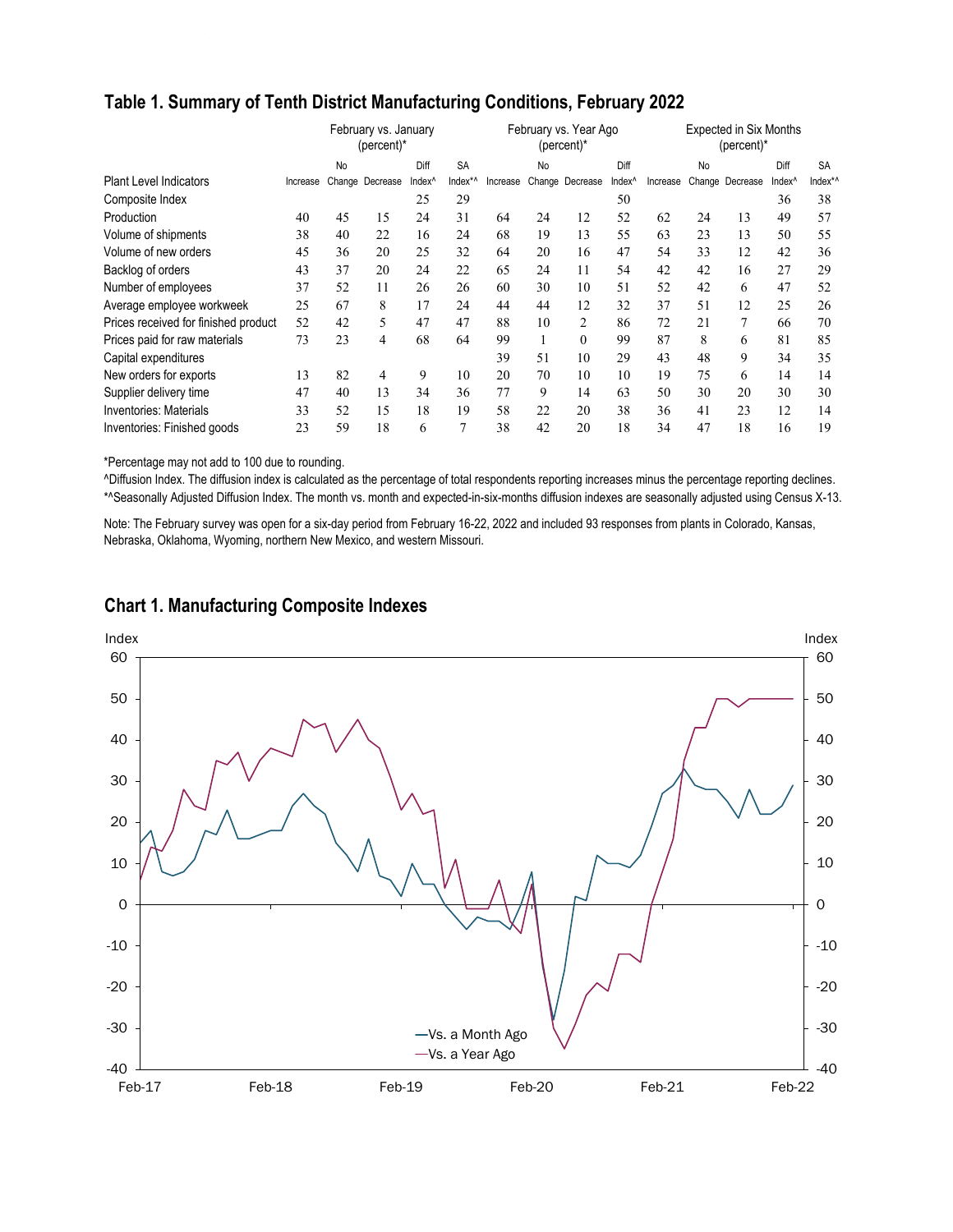

### **Chart 2. Special Question: How have your firm's costs changed over the past year in the following categories?**

### **Chart 3. Special Question: If your firm is facing higher costs, what share of those increases are you able to pass through to customers in the form of higher prices?**